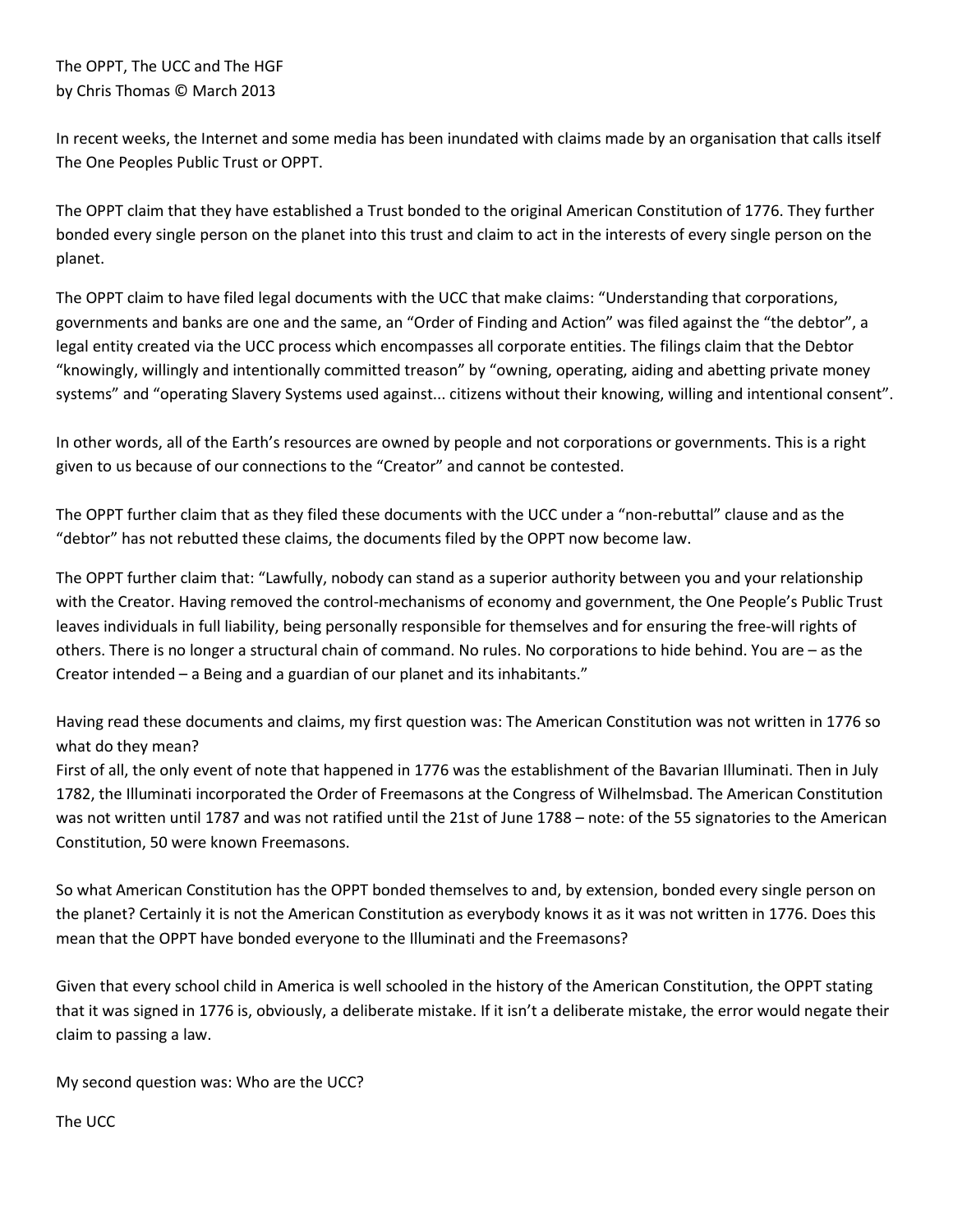In several OPPT documents and emails they refer to the UCC as "Universal Commercial Code". If you Google this name, you receive no hits – the Universal Commercial Code does not exist. But Google does come up with a number of hits for UCC and the organisation that exactly matches the OPPT's description of the organisation with which their documents are filed is an American organisation whose full name is "Uniform Commercial Code" To quote from the UCC's web site:

The Uniform Commercial Code (UCC or the Code), first published in 1952, is one of a number of uniform acts that have been promulgated in conjunction with efforts to harmonize the law of sales and other commercial transactions in all 50 states within the United States of America.

In other words, the UCC is, effectively, an NGO which does not have any legal powers or even the power to police the policy documents it writes. All it can do is to recommend policy to individual State Legislators and it is then up to the particular State to adopt these recommendations or not. If the individual States then decide to adopt the UCC's recommendations, it passes laws to adopt them. The UCC does not pass laws. The UCC has no legal standing and no legal powers even within the USA let alone anywhere else in the world.

The UCC does have a legal department who check and advise on State law but their web site does not make any reference to the OPPT filings (their web site, when I visited it, was updated on the 28th of February 2013). Other Problems

The OPPT claim that they filed papers with the UCC under, what the OPPT claim is a system of "rebuttal". What this means is that if the person or organisation the actions are filed against does not "rebut" the allegations within a certain time frame, the filed actions automatically become law.

There is a process, in some legal situations, whereby if an accusation or claim is made against a defendant and the defendant does not present a defence, the court finds in favour of the claimant automatically. This only applies if the claimant files their complaint in a recognised court of law.

However, the UCC is not a court of law, it has no legal standing anywhere in the world and it cannot make judgements or rulings on any document that is filed with it.

Think of it this way: You are a car salesman who believes that people throughout the world should only buy Americanbuilt automobiles. So you join together with other car salesmen who have the same thoughts and form a trust. As a trust, you then write a document containing all sorts of impenetrable legal-sounding language stating that the citizens of the world can only buy American-built automobiles, lodge these papers with the UCC claiming that unless this new "law" is rebutted within 6 months, the trust's idea becomes law throughout the world.

If the form of legal processes the OPPT claim to have worked in their favour was true, think how many other law suites would be brought about through the UCC and throughout the world for all sorts of bizarre rules that favour one group against another – it would be legal chaos.

This is why the use of a rebuttal clause can only be decided in a court of law.

Additionally, the OPPT claim to have access to a "higher source of information" that they call the "Eternal Records".

I have encountered this phrase "Eternal Records" only once before and that was about 10 years ago. This was when someone set up a web site claiming to be in "direct communication" with some Galactic Council or Galactic Federation or other that they could, through the Velon, access these Eternal Records and that only the Velon had access to these records, nobody else in the Universe did.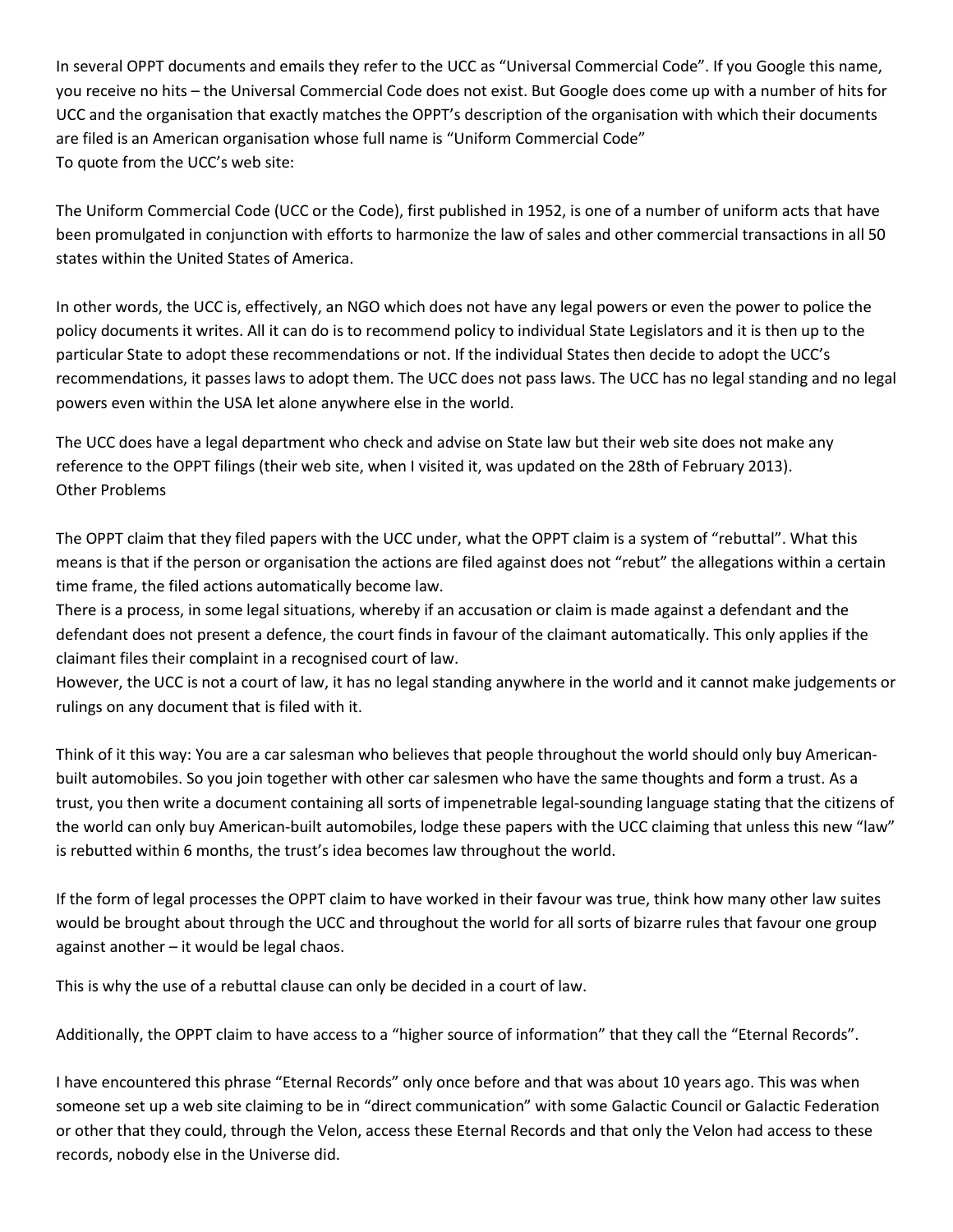By claiming they have access to the Eternal records, the OPPT are linking themselves in with the Velon and the Velon controlled Illuminati (by the way, the "Eternal Records" do not exist except in Velon fantasy).

Apart from the documents the OPPT have been putting out on their web site and the internet in general, there have been a number of articles written about them in alternative magazines and newspapers. There has also been a series of four articles written about them and published in the Guardian newspaper's on- line edition. The Guardian Express articles were written by Andy Whiteley who is a publicist for the OPPT. Presumably, other articles have been published in other "mainstream" newspapers but I have not had access to them.

So why would at least one mainstream newspaper publish, and publicise, the actions the OPPT claim they have made when the results of the actions claimed by the OPPT would destroy the media?

It must be remembered that over eighty percent of all media – newspapers, magazines, television, radio, book publishing and the internet – is owned by five people. All five of these media magnates are members of the Bilderbergers. The Bilderbergers are, in turn, controlled by the Illuminati.

The HGF

So who, or what, are the OPPT and who is behind them pulling the strings? The documents produced by the OPPT have some glaring errors; so glaring that they must be deliberate. The first time I saw anything from the OPPT; it included the date 1776 as being the date that the American Constitution was signed. I knew immediately that there was something wrong.

Then, I read what the OPPT were claiming they had achieved and the reasons why. My initial thought was: they have broken their own law as they did not ask my permission to act on my behalf, removing my free choice of actions.

HGF stands for Human Gullibility Factor.

The OPPT documents and claims have been put out there to gauge how gullible we are.

The spreading of the "Drake" material was a first stage – would people really believe that someone could do what "Drake" was claiming? Most people, who were aware of the Drake claims, obviously did.

The next stage is how do we judge if people are ready for the New World Order?

Into this steps the OPPT.

How many people actually checked out the OPPT claims other than through the OPPT website? It must be extremely few otherwise nobody would be defending or promoting the OPPT.

For one minute actually think about the implications of what the OPPT claim to have achieved:

The abolition of governments The abolition of banks and financial institutions The abolition of companies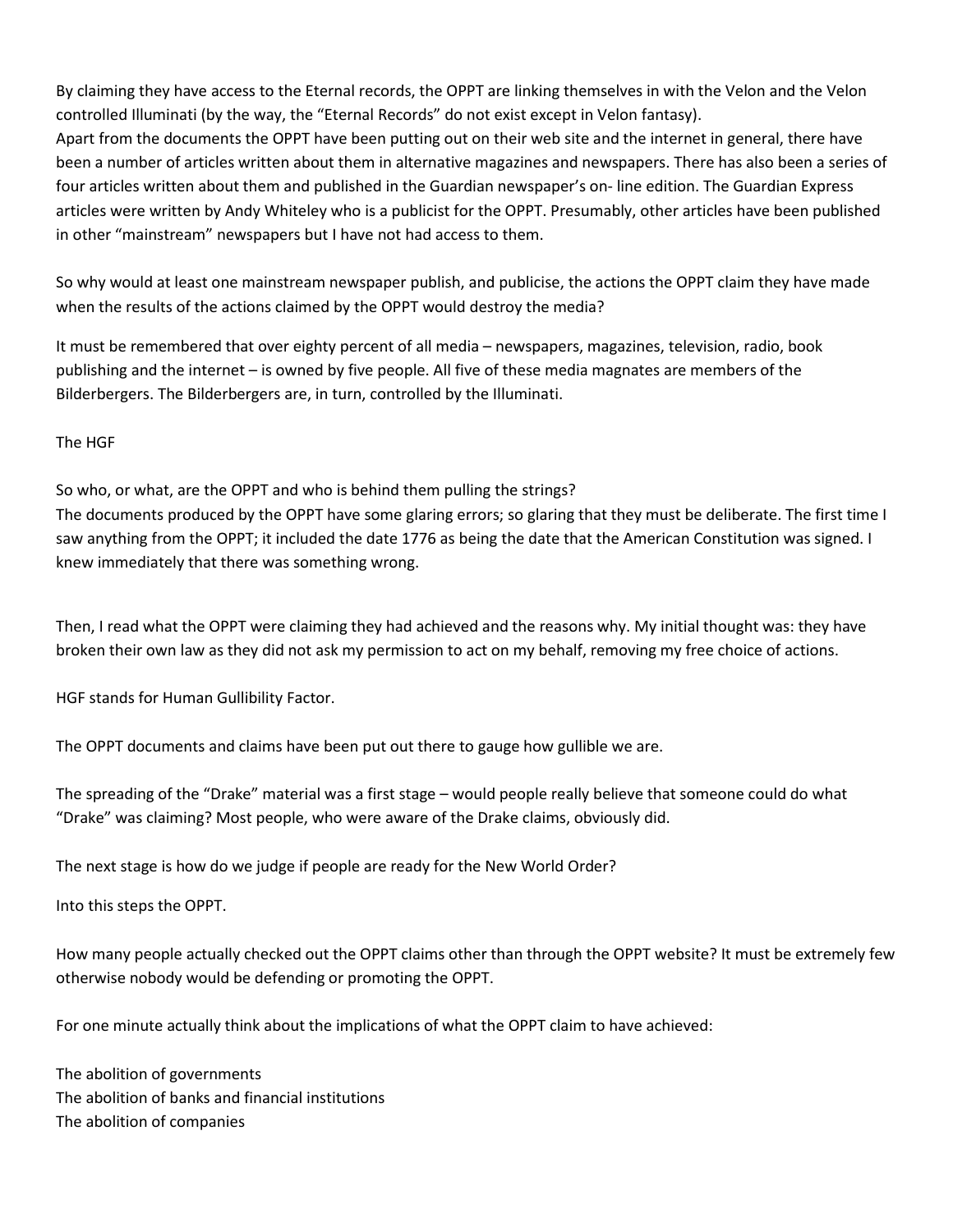If governments are removed, who would supply the necessary public services that governments do?

There would be no emergency services. There would be no hospitals. There would be no refuse collections. There would be no state financial benefits and there would be no state pensions.

If the banks and financial institutions were removed what would happen? We have seen in recent years that if there is any threat to the banks, they immediately foreclose on loans, making people bankrupt. They also foreclose on mortgages, making people homeless.

If companies are abolished, who would pay wages and salaries?

Without the government financial benefits and without banks to turn to, there is no money supply so everyone starves.

Without companies, who would supply electricity, drinking water, sewerage disposal and mains gas?

In short, there would be total anarchy as the millions of homeless and penniless people fight amongst each other for the next scrap of food or the next drink of water.

The natural outcome of this anarchy is that people would look for someone to save them. Into this need for help would step the New World Order offering One World Government and a single world-wide currency – everything that the Illuminati/NWO want.

## **Conclusions**

We do not need laws to grant us freedom of choice. Freedom of choice is the underlying concept on which all laws, and even this Universe is built. We have, and have always had, the right to act as we choose and to take responsibility for those actions. It is only when society considers that certain actions are unacceptable that laws have been written to define a punishment that is appropriate when one person has acted in such a way as to remove the freedom of choice of another. Freedom of choice is an intrinsic part of who we are and how society functions so the OPPT claims that they have written a law that grants us freedom of choice is totally meaningless.

The OPPT is a classic "Hegelian dialectic" as described by the Illuminati: the Illuminati want to bring about a situation which they know nobody would ever accept. So to achieve their aims, they deliberately bring about a set of circumstances which are so horrifying that people demand they do what they wanted to do all along – a one world government and a one world currency and a reduction of the global population down to 500 million.

Fortunately, the actions claimed by the OPPT cannot happen.

Their documents and reasoning is so flawed that they cannot ever become law. But, what the OPPT have achieved is a census of human gullibility so that the Illuminati now know how to word future Hegelian dialectics to achieve their aims.

On the 21st of December 2012, we saw the arrival of massive new energies into our solar system that are designed to bring about change. What we are seeing here is the first of the Illuminati/NWO/Cabal backlashes against this positive energy.

There is only one way to change our world from the current human-made mess, and that is to undergo soul reintegration. All of the positive energies are in place to enable this to happen. What is needed now is the will of each individual to fulfil their potential.